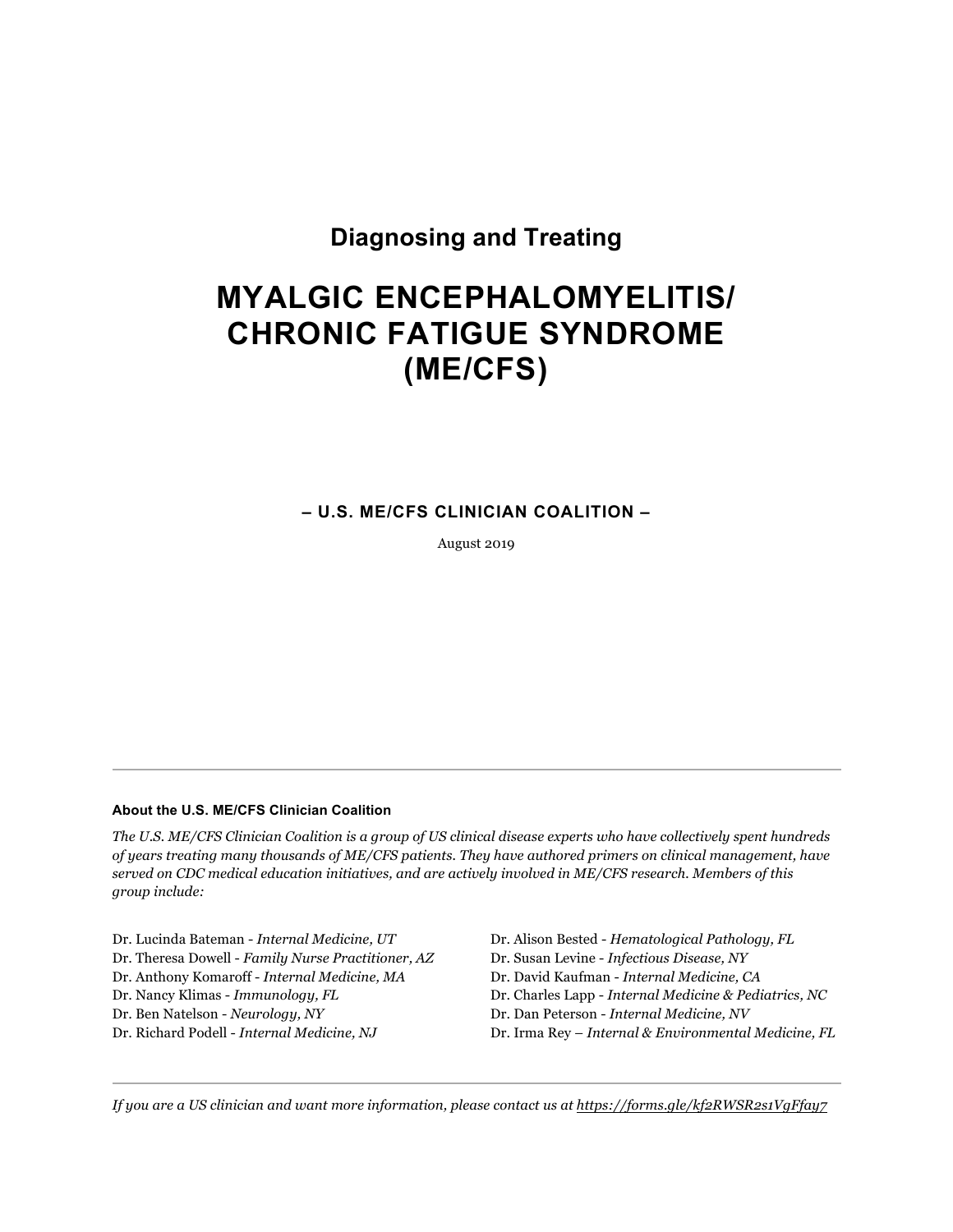## **DIAGNOSING ME/CFS**

Myalgic encephalomyelitis/chronic fatigue syndrome (ME/CFS) is a complex, chronic, debilitating disease that affects millions of people worldwide but is often undiagnosed or misdiagnosed. To improve diagnosis, the National Academy of Medicine (NAM) established new evidence-based clinical diagnostic criteria in 2015.

## **PRESENTATION AND RECOGNIZING THE DISTINCTIVE SYMPTOMS OF ME/CFS**

The onset of ME/CFS is often sudden. Frequently, patients report that an infectious-like syndrome or infectious disease (such as infectious mononucleosis or flu-like illness) preceded the onset of their disease. Diagnosis requires a thorough medical history, a physical exam, and recognition of the following core symptoms:

- ! Substantial reduction or impairment in the ability to engage in pre-illness activity that persists for 6 months or more and is accompanied by fatigue. The fatigue is profound, not lifelong, not the result of ongoing exertion, and not alleviated by rest.
- $\triangleright$  Post-exertional malaise (PEM) in which physical or mental activities result in a typically delayed and prolonged exacerbation of symptoms and reduction in functioning (discussed further below).
- $\triangleright$  Unrefreshing sleep and a variety of sleep disturbances
- ! Either cognitive impairment **and/or** orthostatic intolerance (the development of symptoms when upright that are alleviated when lying down)

These core features of illness must be **moderate to severe** and **present at least 50% of the time**; this is key to separating ME/CFS from other common causes of chronic fatigue. PEM is the clinical hallmark of ME/CFS and its most distinctive symptom. PEM can help differentiate ME/CFS from other conditions and has been objectively associated with impaired aerobic energy metabolism and orthostatic stress.

Other ME/CFS symptoms include widespread pain; additional forms of sleep disturbance; light, noise, and chemical sensitivity; sore throat; tender lymph nodes; headaches; gastrointestinal problems; and genitourinary issues. The NAM Clinician's Guide provides further explanation and guidance on how to identify both core symptoms and additional symptoms (see references at the end).

## **IDENTIFYING THE HALLMARK POST-EXERTIONAL MALAISE (PEM)**

Patients experiencing PEM will often describe a "crash," "relapse," or "collapse" after even small amounts of mental or physical exertion that was previously tolerated. During the crash, which may be immediate but more often delayed by hours or days, patients can experience an exacerbation of one or all of their symptoms and a further reduction in functioning. It can take hours, days, a week or even longer to return to their previous baseline after a crash. Some patients may go through cycles of overexerting and crashing while others may have learned to reduce or change activities to minimize crashes. For some patients, even basic activities of daily living can result in PEM.

#### **The Following Questions May Help Identify Whether A Patient Experiences PEM:**

*What happens when you engage in normal (previously tolerated) physical or mental exertion? How much activity does it take to make you feel ill or to trigger illness worsening? How long does it take to recover from this physical or mental effort? Do you avoid or change certain activities because of what happens after you do them?* 

It may help patients and clinicians to identify PEM if patients keep a daily diary of their symptoms and activities for two weeks.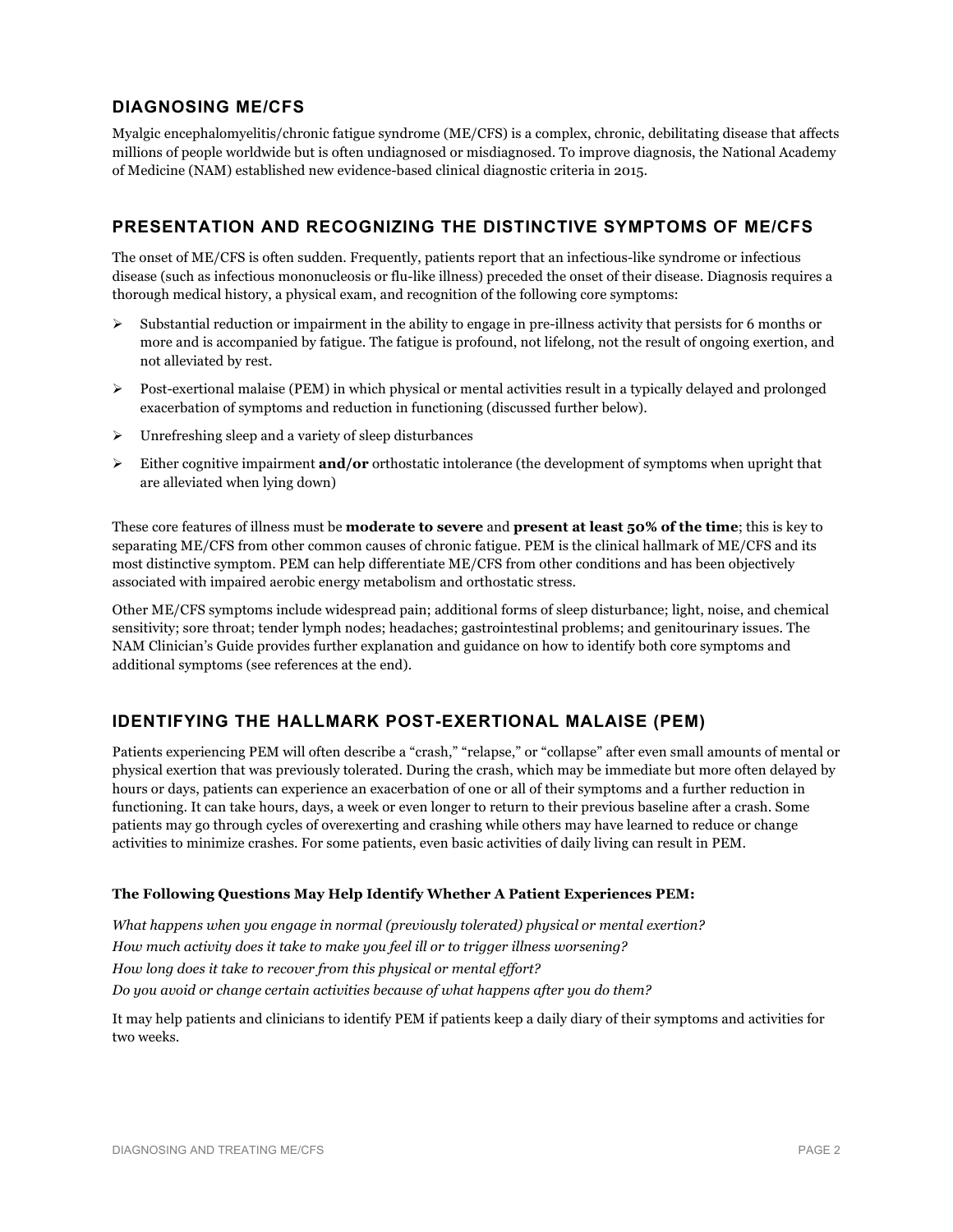## **DIAGNOSTIC TESTS**

While research studies have demonstrated numerous differences in biological measurements in ME/CFS, there is not yet a test validated for the diagnosis of ME/CFS in clinical practice. But there are many diagnostic tests to help identify other fatiguing illnesses or comorbid conditions that are often found in people with ME/CFS. For example, orthostatic intolerance can be assessed with a NASA Lean Test (standing test) or a tilt table test for 10-20 minutes or up to 30 minutes for neurally mediated hypotension (see Rowe 2014). Beyond helping to establish a diagnosis, tests can also be important in developing treatment plans to address comorbid conditions. Disease experts may also use lab tests to identify issues such as immune impairment to guide treatment but these are more typically used by specialists and in research.

## **THE IMPORTANCE OF DIFFERENTIAL DIAGNOSIS**

Some of the symptoms of ME/CFS are also observed in healthy people as well as people affected by other illnesses. Appropriate treatment of these other conditions may completely resolve the patient's symptoms. Thus, it is important to distinguish between ME/CFS and these other conditions. Important diseases in this category **include but are not limited to the following:**

| <b>ENDOCRINE/METABOLIC</b><br><b>DISORDERS</b><br>Primary Adrenal Insufficiency,<br>Hypercortisolism, Hyper- and<br>Hypothyroidism, Diabetes,<br>Hypercalcemia                   | RHEUMATOLOGICAL DISEASES<br>Systemic Lupus, Rheumatoid<br>Arthritis, Polymyositis, Polymyalgia<br>Rheumatica                                  | <b>NEUROLOGIC DISORDERS</b><br>Multiple Sclerosis, Parkinson's<br>Disease, Myasthenia Gravis,<br>Vitamin B12 deficiency,<br>Cerebrospinal Fluid Leak, Chiari<br>Malformation, Traumatic Brain<br>Injury, Spinal Stenosis,<br>Craniocervical Instability, Seizures |
|----------------------------------------------------------------------------------------------------------------------------------------------------------------------------------|-----------------------------------------------------------------------------------------------------------------------------------------------|-------------------------------------------------------------------------------------------------------------------------------------------------------------------------------------------------------------------------------------------------------------------|
| <b>INFECTIOUS DISEASES</b><br>HIV, Tick Borne Diseases,<br>Hepatitis B/C, TB, Giardia, West<br>Nile Virus, Q-fever, Valley Fever,<br>Syphilis, Epstein-Barr Virus,<br>Parvovirus | <b>SLEEP DISORDERS</b><br>Sleep Apnea, Narcolepsy, Periodic<br>Limb Movement Disorder                                                         | <b>PRIMARY PSYCHIATRIC</b><br><b>DISORDERS</b><br>Anxiety, Depression, Bipolar<br>Disorder                                                                                                                                                                        |
| <b>GASTROINTESTINAL</b><br><b>DISORDERS</b><br>Celiac Disease, Food Allergy or<br>Intolerances, Inflammatory Bowel<br>Diseases, Small Intestinal Bacterial<br>Overgrowth         | <b>CARDIOVASCULAR DISORDERS</b><br>Cardiomyopathy, Coronary Artery<br>Disease, Pulmonary Hypertension,<br>Valvular Heart Disease, Arrhythmias | <b>HEMATOLOGICAL DISORDERS</b><br>Anemia (iron deficiency, other<br>treatable forms), Iron Overload                                                                                                                                                               |
| <b>TOXIC SUBSTANCES</b><br>Substance Abuse, Environmental<br>exposures (e.g. lead, mercury),<br>Mold/Mycotoxins, Adverse<br>medication effects, Gulf War<br><b>Illness</b>       | <b>MALIGNANCY</b><br>Primary and Secondary Cancers                                                                                            | <b>OTHER</b><br>Severe Obesity (BMI > 40),<br>Overwork, Athletic Overtraining<br>Syndrome, Asthma, Chronic<br><b>Obstructive Pulmonary Disease</b>                                                                                                                |

*Note: The underlined conditions are those that are also commonly comorbid with ME/CFS*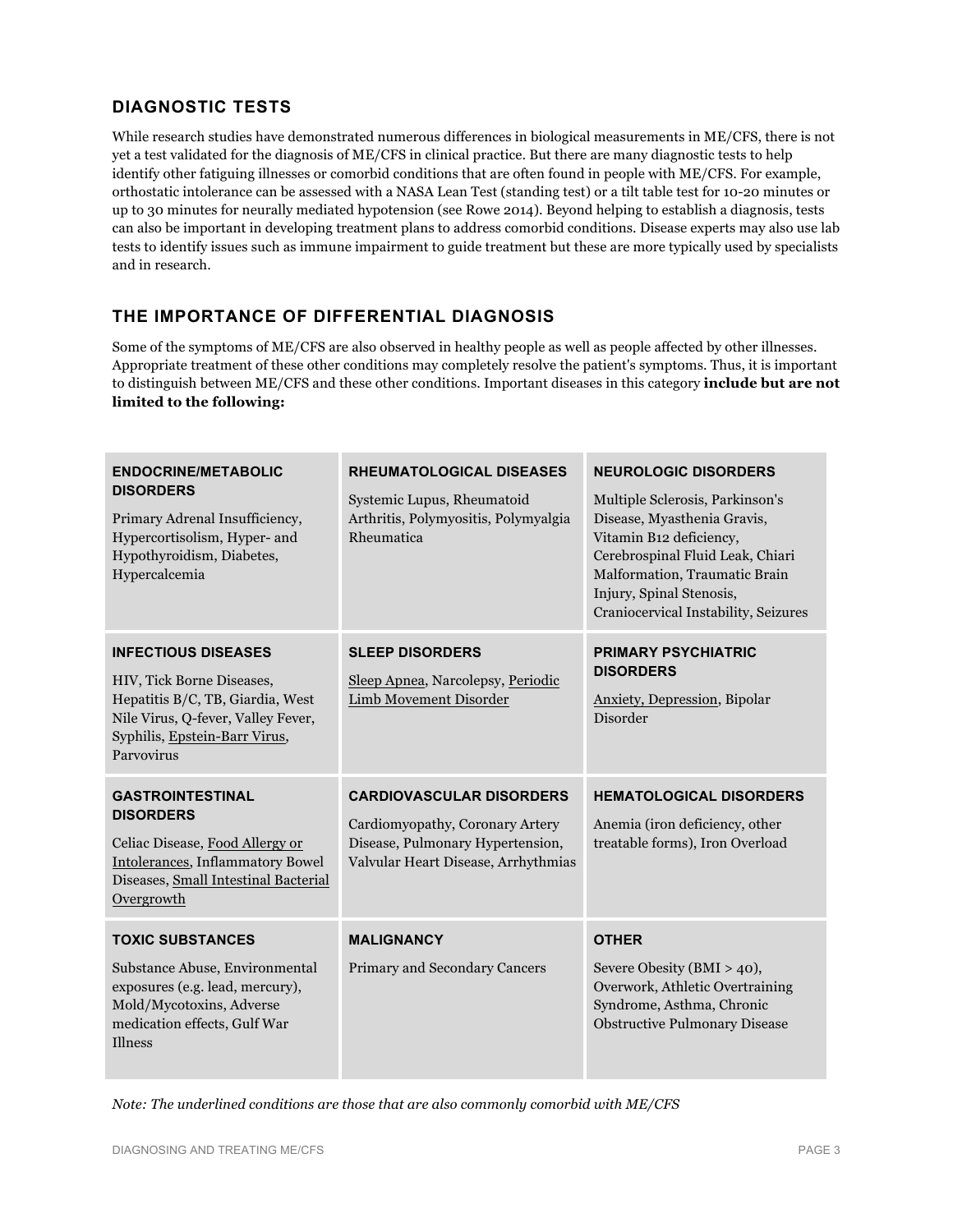## **IDENTIFYING COMMONLY COMORBID CONDITIONS**

In the past, a diagnosis of ME/CFS was made by first excluding all other possible conditions. However, the 2015 National Academy of Medicine report established ME/CFS as a positive diagnosis that can coexist with other conditions, including those in the differential diagnosis. Recognizing co-morbid conditions early and treating them appropriately may improve the patient's health, function, and quality of life. Commonly comorbid conditions include:

| <b>AUTONOMIC DYSFUNCTION</b><br>Postural Orthostatic Tachycardia<br>Syndrome (POTS), Neurally<br>Mediated Hypotension (NMH),<br>Orthostatic Hypotension      | <b>RHEUMATOLOGICAL DISORDERS</b><br>Fibromyalgia, Ehlers-Danlos<br>Syndrome, Temporomandibular<br>Joint Dysfunction, Sicca Syndrome<br>(dry eyes/mouth)                                                                | <b>NEUROLOGICAL DISORDERS</b><br>Hypersensitivities (light, sound,<br>touch, odors or chemicals), Poor<br>Balance, Migraine Headaches,<br>Peripheral Neuropathy, Small Fiber<br>Neuropathy |
|--------------------------------------------------------------------------------------------------------------------------------------------------------------|------------------------------------------------------------------------------------------------------------------------------------------------------------------------------------------------------------------------|--------------------------------------------------------------------------------------------------------------------------------------------------------------------------------------------|
| <b>IMMUNE</b><br>New or worsened allergies, Mast Cell<br>Activation Syndrome, Multiple<br>Chemical Sensitivities, Chronic<br>infections & immunodeficiencies | <b>GASTROINTESTINAL DISORDERS</b><br>Food Allergy and Intolerances,<br>including to milk protein, Gut<br>motility issues, Celiac Disease,<br>Irritable Bowel Syndrome, Small<br><b>Intestinal Bacterial Overgrowth</b> | <b>ENDOCRINE/METABOLIC</b><br><b>DISORDERS</b><br>Hypothyroidism, HPA Axis<br>Dysregulation (low normal or<br>flattened cortisol curve), Metabolic<br>Syndrome                             |
| <b>SLEEP DISORDERS</b><br>Sleep Apnea, Restless Leg<br>Syndrome, Periodic Limb Movement<br>Disorder                                                          | <b>PSYCHIATRIC DISORDERS</b><br>Anxiety, Depression                                                                                                                                                                    | <b>GYNECOLOGICAL DISORDERS</b><br>Endometriosis, Premenstrual<br>Syndrome, Vulvodynia                                                                                                      |

**OTHER** Interstitial Cystitis, Overactive Bladder. Nutritional deficiencies. Vitamin B12 and D deficiencies, Obesity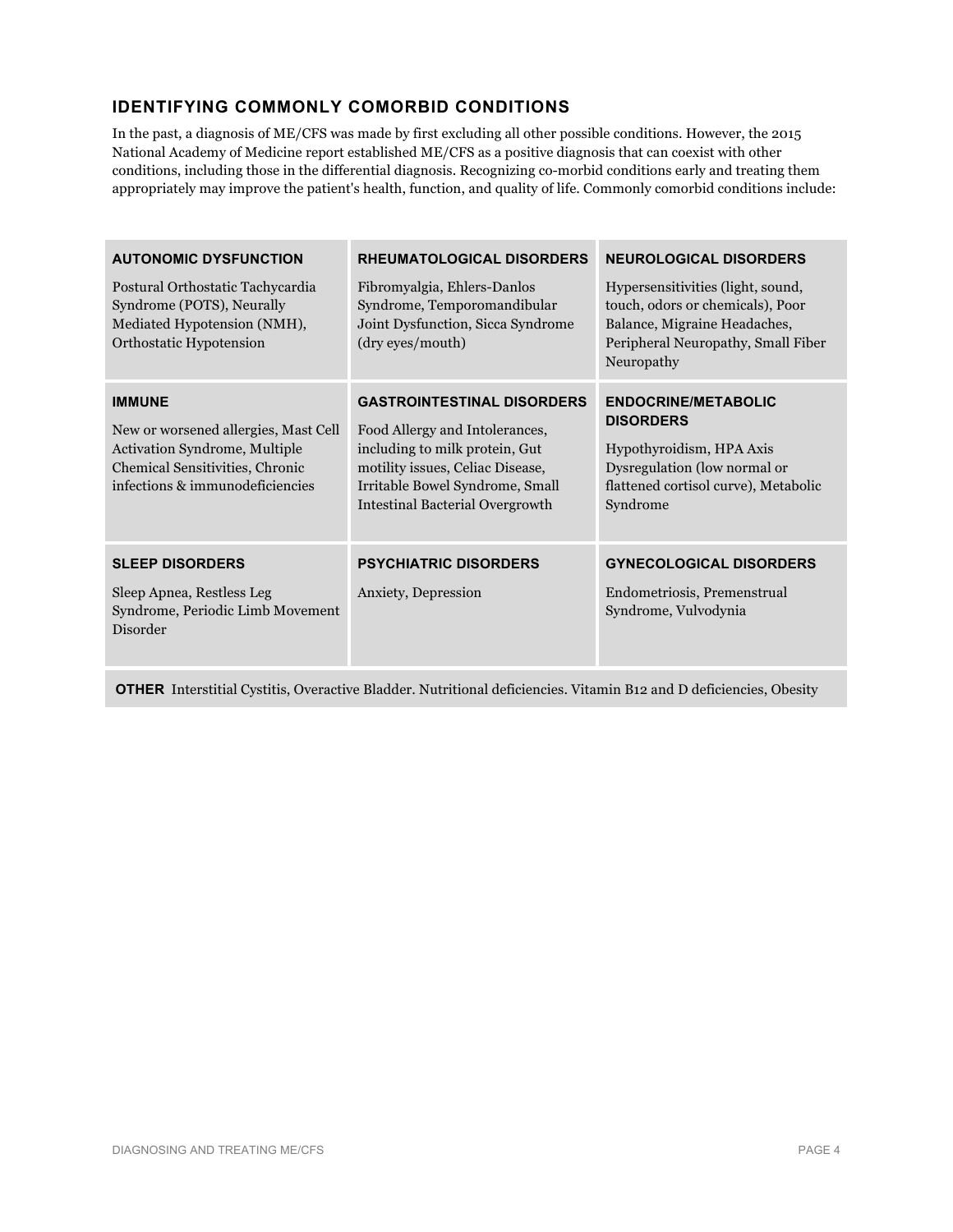## **TREATING AND MANAGING ME/CFS (THE BASICS)**

In the past, ME/CFS has been characterized as a syndrome of medically unexplained fatigue responsive to talk therapy and graded exercise. But scientific advances are revealing a complex, multisystem disease involving neurological, immunological, autonomic, and energy metabolism impairments. There is a critical need for a different approach to management of the disease and accompanying comorbidities.

#### **1. Validate the patient experience and educate about the disease**

Patients may have experienced skepticism about their disease. The most important thing that a medical provider can do is to validate the illness for the patient and the patient's family. Explain that ME/CFS is a serious medical illness and is not laziness, depression, or a psychosomatic disorder.

#### **2. Address impaired function and provide support as needed**

By definition, patients with ME/CFS have significant disability. Patients may need help in obtaining accommodations for school and work or when applying for disability. They may also need parking permits, assistive devices, and/or home health aides. Because of the financial impact, some patients may need help with shelter and food. Many may also lose their health insurance.

#### **3. Educate patients about pacing to prevent or minimize PEM**

An important role for the medical provider is to teach patients about PEM and how to manage it with pacing. Pacing is an individualized approach to managing physical, cognitive, and emotional energy within a patient's specific limits by carefully planning where and how to spend their available energy. It is a critical tool to prevent and/or reduce PEM. Activity logs and heart rate and activity monitors can be used to help patients understand when they are overdoing their specific energy limits. Even with such aids, pacing is a challenging task and some setbacks are inevitable, especially since tolerance for activity can vary from patient to patient and day to day.

#### **4. Treat/manage symptoms (\*)**

While there are no treatments approved specifically for ME/CFS, a number of different pharmacological and nonpharmacological treatments can help reduce the severity of symptoms. Some examples of commonly used medications include low-dose naltrexone, duloxetine, gabapentin, or pregabalin for pain; fludrocortisone, midodrine, pyridostigmine, low dose beta-blockers and/or intravenous hydration for orthostatic intolerance; occasional use of modafinil, methylphenidate, or dexedrine for cognitive or fatigue issues; and trazodone, clonazepam, tricyclic antidepressants, or suvorexant for sleep. Drugs should be started at low doses and increased slowly to avoid triggering drug sensitivities common in ME/CFS.

Non-pharmacological approaches include: salt and fluid loading and compression stockings for those with orthostatic problems; cognitive aids (e.g. writing notes to assist memory; keeping a calendar, notebook and calculator at hand; and always placing important items in the same place); ear plugs, eye masks and sunglasses for those with light and sound sensitivities; sleep hygiene measures; and avoidance of problematic foods and meditation.

*Note: In addition to these basic treatments, disease experts have had success improving function in some patients by selectively using medications such as antivirals and immune modulators.*

*(\*) This is not an exhaustive list of treatments. For further information on these and other treatments, see the references for the Adult and Pediatric Primers below.* 

#### **5. Treat Comorbid Conditions**

As listed earlier, a number of conditions may be comorbid with ME/CFS. Treating these comorbid conditions using the appropriate standard of care will not cure ME/CFS but it may improve the patient's quality of life.